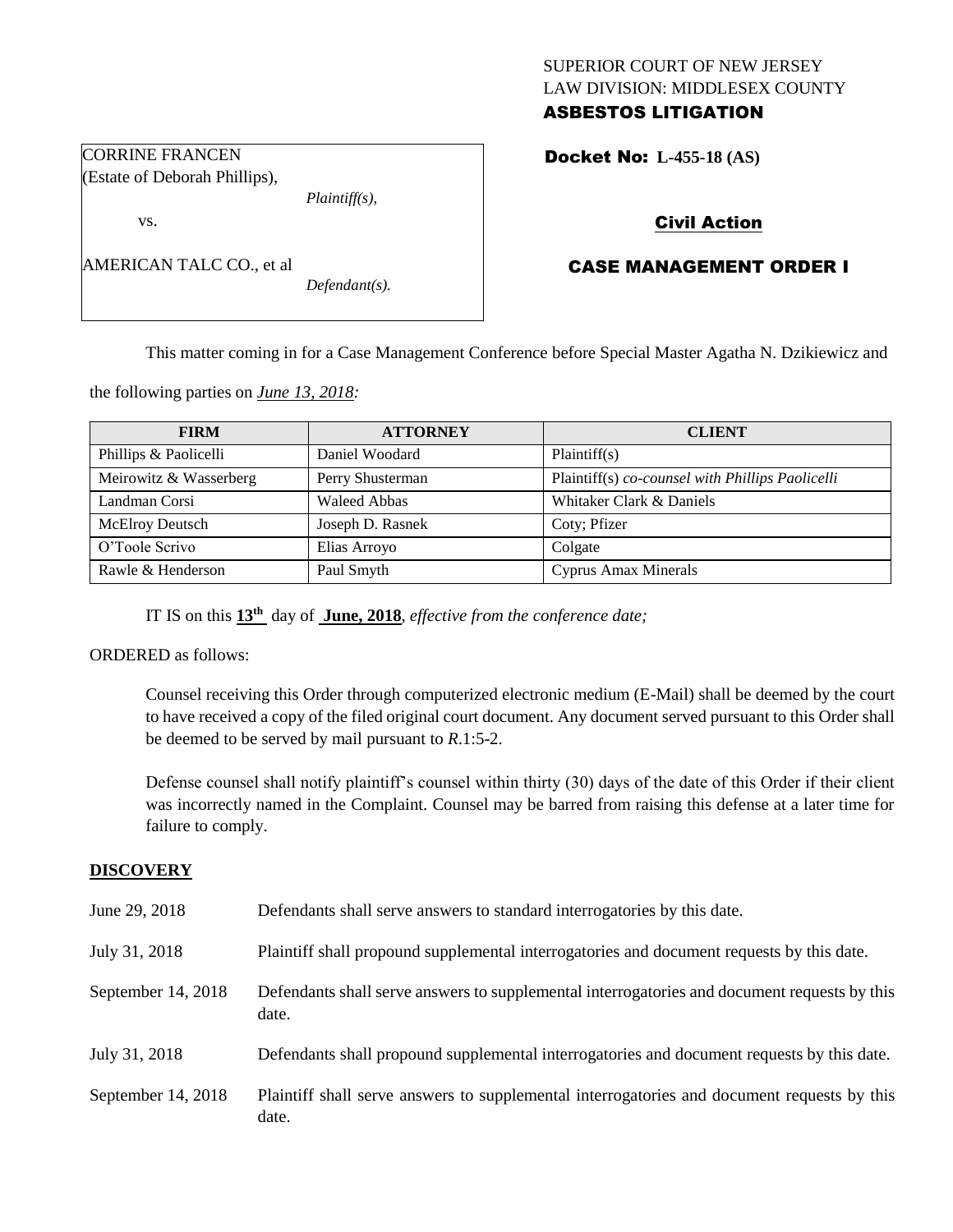- October 31, 2018 Fact discovery, including depositions, shall be completed by this date. Plaintiff's counsel shall contact the Special Master within one week of this deadline if all fact discovery is not completed.
- November 30, 2018 Depositions of corporate representatives shall be completed by this date.

## **EARLY SETTLEMENT**

January 4, 2019 Settlement demands shall be served on all counsel and the Special Master by this date.

### **SUMMARY JUDGMENT MOTION PRACTICE**

- January 4, 2019 Plaintiff's counsel shall advise, in writing, of intent not to oppose motions by this date.
- January 18, 2019 Summary judgment motions shall be filed no later than this date.
- February 15, 2019 Last return date for summary judgment motions.

## **MEDICAL DEFENSE**

- December 31, 2018 Plaintiff shall serve medical expert reports by this date.
- December 31, 2018 Upon request by defense counsel, plaintiff is to arrange for the transfer of pathology specimens and x-rays, if any, by this date.
- March 29, 2019 Defendants shall identify its medical experts and serve medical reports, if any, by this date. In addition, defendants shall notify plaintiff's counsel (as well as all counsel of record) of a joinder in an expert medical defense by this date.

# **LIABILITY EXPERT REPORTS**

- December 31, 2018 Plaintiff shall identify its liability experts and serve liability expert reports or a certified expert statement by this date or waive any opportunity to rely on liability expert testimony.
- March 29, 2019 Defendants shall identify its liability experts and serve liability expert reports, if any, by this date or waive any opportunity to rely on liability expert testimony.

#### **ECONOMIST EXPERT REPORTS**

- December 31, 2018 Plaintiff shall identify its expert economists and serve expert economist report(s), if any, by this date or waive any opportunity to rely on economic expert testimony.
- March 29, 2019 Defendants shall identify its expert economists and serve expert economist report(s), if any, by this date or waive any opportunity to rely on economic expert testimony.

#### **EXPERT DEPOSITIONS**

April 30, 2019 Expert depositions shall be completed by this date. To the extent that plaintiff and defendant generic experts have been deposed before, the parties seeking that deposition in this case must file an application before the Special Master and demonstrate the necessity for that deposition. To the extent possible, documents requested in a deposition notice directed to an expert shall

 $\_$  ,  $\_$  ,  $\_$  ,  $\_$  ,  $\_$  ,  $\_$  ,  $\_$  ,  $\_$  ,  $\_$  ,  $\_$  ,  $\_$  ,  $\_$  ,  $\_$  ,  $\_$  ,  $\_$  ,  $\_$  ,  $\_$  ,  $\_$  ,  $\_$  ,  $\_$  ,  $\_$  ,  $\_$  ,  $\_$  ,  $\_$  ,  $\_$  ,  $\_$  ,  $\_$  ,  $\_$  ,  $\_$  ,  $\_$  ,  $\_$  ,  $\_$  ,  $\_$  ,  $\_$  ,  $\_$  ,  $\_$  ,  $\_$  ,